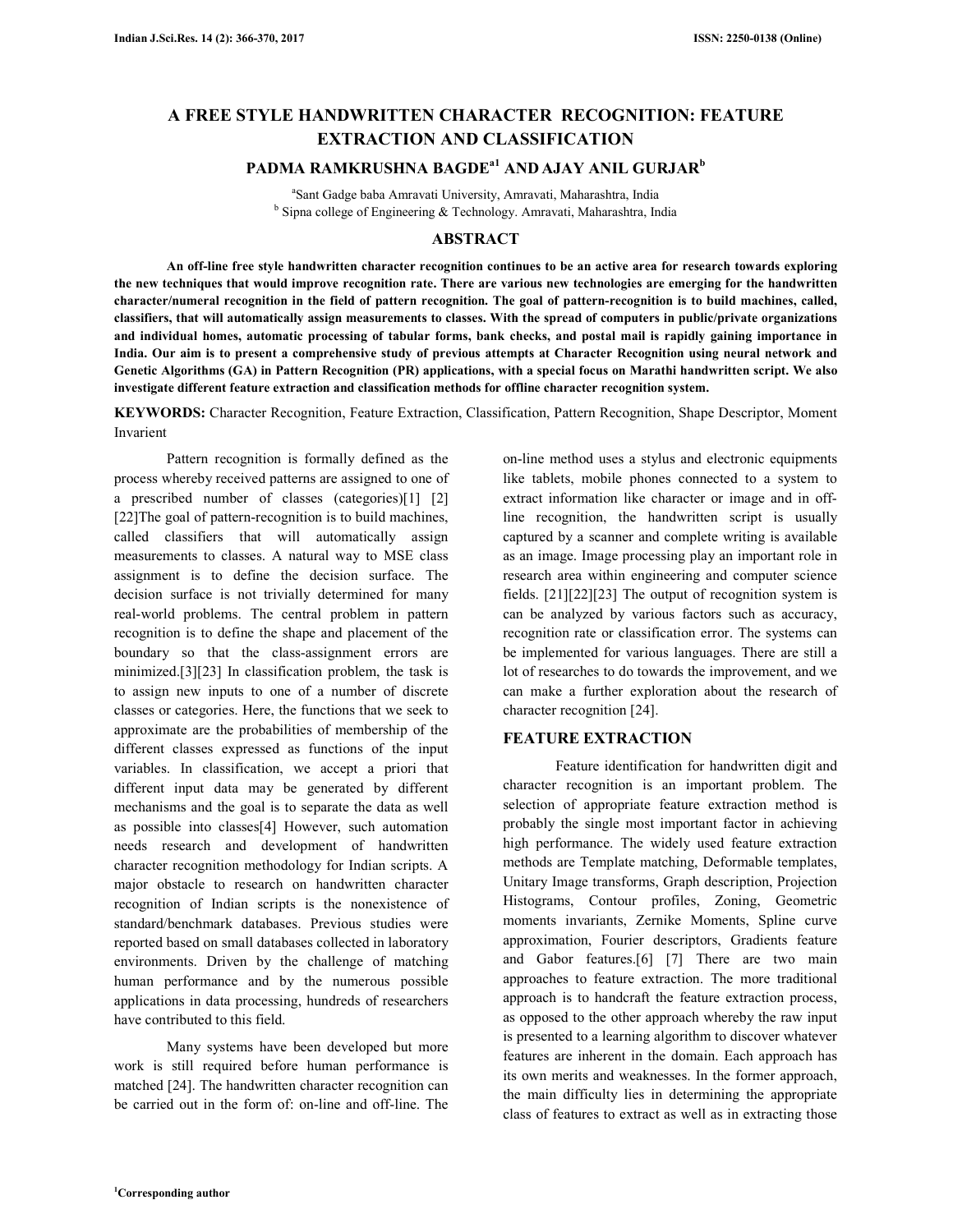features in a robust and reliable way [9][20]. Automatic Feature Generation for Handwritten Digit Recognition different evaluation measures orthogonality and information, are used to guide the search for features. The performance of character recognition system is largely depending on proper feature extraction and correct classifier selection. Slow Feature Analysis (SFA) is an unsupervised algorithm by extracting the slowly varying features from time series and has been used to pattern recognition successfully [9] There exist many feature extraction methods which have their own advantages or disadvantages over other methods, a rapid feature extraction method is proposed and named as Celled Projection (CP) that compute the projection of each section formed through partitioning an image. Method of recognizing handwritten digits by fitting generative models that are built from deformable Bsplines with Gaussian "ink generators" spaced along the length of the spline. The splines are adjusted using a novel elastic matching procedure based on the Expectation Maximization (EM) algorithm that maximizes the likelihood of the model generating the data[10][11] Feature sets play one of the most important roles in a recognition system. A good feature set should represent characteristic of a class that helps distinguish it from other classes while remaining invariant to characteristic differences within the class.[20][21] .

# **SHAPE DESCRIPTOR AND MOMENT INVARIANT**

 In this section give an overview of the shape based techniques used in object matching, object identification and object classification tasks. Shape descriptors are a powerful tool used in wide spectrum of computer vision and image processing tasks such as object matching, classification, recognition and identification.

 The fact that the shape invariance under simple transformations like scaling can be achieved by point normalization motivates us to explore general shape invariance under affine transformation. In real-world problems, shape distortions caused by perspective projection, nonrigid deformation or articulated motion can be approximated by locally affine transformations [13]

 The history of moment invariants begun many years before the appearance of first computers, in the 19th century under the framework of the theory of algebraic invariants. The theory of algebraic invariants probably originates from famous German mathematician David Hilbert [14] Moment invariants were firstly introduced to the pattern recognition community [15],

employed the results of the theory of algebraic invariants and derived his seven famous invariants to rotation of 2- D objects. Since that time, numerous works have been devoted to various improvements and generalizations of Hu's invariants and also to its use in many application areas. Zernike invariants of 2nd and 3rd orders are equivalent to Hu's ones when expressing them in terms of geometric moments. He presented the invariants up to eight orders in explicit form but no general rule how to derive them is given. Significantly to the theory of moment invariants by correcting the Fundamental Theorem and deriving invariants to general affine transform. Several papers studied recognitive and reconstruction. All the above mentioned invariants deal with geometric distortion of the objects. Much less attention has been paid to invariants with respect to changes of the image intensity function and to combined radiometric-geometric invariants. In fact, just the invariants both to radiometric and geometric image degradations are necessary to resolve practical object recognition tasks because usually both types of degradations are present in input images.

#### **CLASSIFIERS**

 The classification phase is the decision making part of the recognition system. The performance of a classifier relies on the quality of the features. There are many existing Classical and soft computing techniques for handwriting recognition. They are given as:

- 1. Template matching
- 2. Statistical techniques
- 3. Structural techniques
- 4. Neural networks (NNs)
- 5. Fuzzy- logic technique
- 6. Evolutionary computing techniques
- 7. Genetic algorithm

 In this section we mainly focused on neural network and genetic algorithm as a classifier. Artificial neural networks have been recognized as a powerful tool for pattern classification problems. A neural network performs pattern recognition by first undergoing a training session, during which the network is repeatedly presented a set of input patterns along with the category to which each particular pattern belongs. Later, a new pattern is presented to the network that has not been seen before, but which belongs to the same population of patterns used to train the network. The network is able to identify the class of that particular pattern because of the information it has extracted from the training data. Pattern recognition performed by a neural network is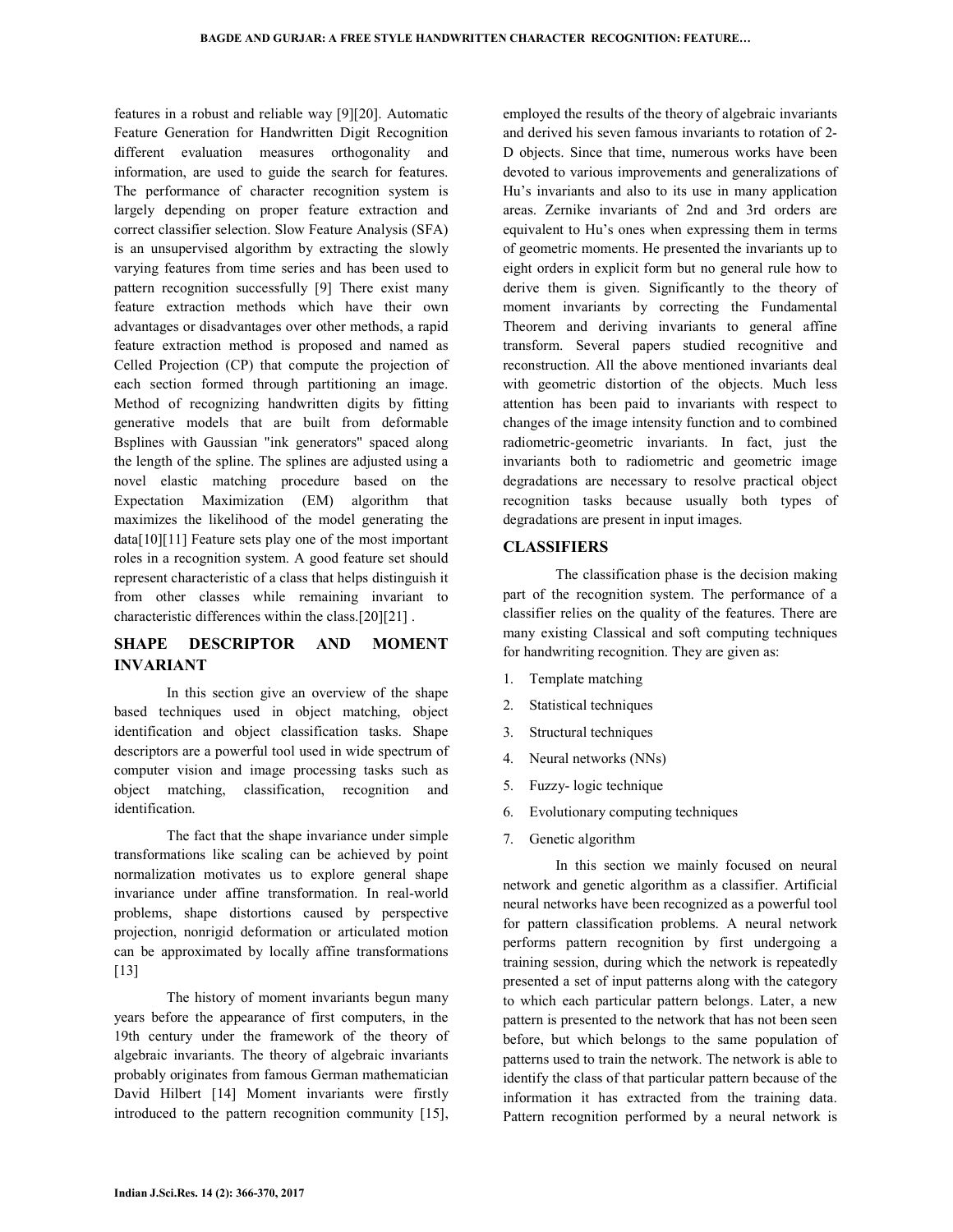statistical in nature, with the patterns being represented by points in a multidimensional decision space. The decision space is divided into regions, each one of which is associated with a class. The decision boundaries are determined by the training process. The construction of theses boundaries is made statistical by the inherent variability that exists within and between classes. It is very difficult to know which training algorithm will be the fastest for a given problem. It depends on many factors, including the complexity of the problem, the number of data points in the training set, the number of weights and biases in the network, the error goal, and whether the network is being used for pattern recognition (discriminate analysis) or function approximation (regression). Sophisticated neural network classifiers to solve complex pattern recognition problems: multiple multilayer perceptron (MLP) classifier, hidden Markov model (HMM)/MLP hybrid classifier, and structure adaptive self-organizing map (SOM) classifier, based on the SOM classifier, which can adapt its structure as well as its weights.[16][17]

#### **MLP NEURAL NETWORK ARCHITECTURE**

 The multilayer feed-forward neural network can be used for both function fitting and pattern recognition problems. With the addition of a tapped delay line, it can also be used for prediction problems [18] [19]. Feed-forward networks often have one or more hidden layers of sigmoid neurons followed by an output layer of linear neurons. Multiple layers of neurons with nonlinear transfer functions allow the network to learn nonlinear relationships between input and output vectors. The linear output layer is most often used for function fitting (or nonlinear regression) problems. On the other hand, if we want to constrain the outputs of a network (such as between 0 and 1), then the output layer should use a sigmoid transfer function. This is the case when the network is used for pattern recognition problems (in which a decision is being made by the network). The configuration of the MLP NN is determined by the number of hidden layers, number of the neurons in each of the hidden layers, as well as the type of the activation functions used for the neurons. It has been established that an MLP NN that has only one hidden layer, with a sufficient number of neurons, acts as universal approximations of non-linear mappings [20][23][24]. Experimentally, it can be verified that the addition of extra hidden layer can enhance the discriminating ability of the NN model. However, it does so at the cost of the added computational complexity.



**Figure 1: MLP Neural Network** 

 MLP NN architecture as mentioned in fig. 1 shows use of tan sigmoid neurons in hidden layer output layer. As apparent from the network, it has 4096 inputs connected to predefined neurons in hidden layer and 10 neurons in the output layer. Neurons in hidden layer are varied from 16 to 128 in step of 16.

 As a classifier the final output is always percentage error on misclassification on individual output classes (digits), the confusion matrix as mentioned in Figure 2 portray the % misclassification rate

| <b>Class</b>              | <b>Training Set</b> |     |    |      | <b>Validation Set</b> |        |    |                                                            | <b>Testing Set</b> |    |    |      | <b>Total DataSet</b> |     |    |                                          |
|---------------------------|---------------------|-----|----|------|-----------------------|--------|----|------------------------------------------------------------|--------------------|----|----|------|----------------------|-----|----|------------------------------------------|
| ID                        | A                   | в   | C  | ID   | A                     | B      | IC | ID                                                         | A                  | IB | IC | ID   | A                    | в   | C  | ID                                       |
| 0                         | 369                 | 364 | 5  | 1.36 | 35                    | 35     | 0  |                                                            | 46                 | 46 |    |      | 450                  | 445 | 5  | 1111                                     |
|                           | 358                 | 338 | 20 | 5.59 | 43                    | 38     | 5  | 11.6                                                       | 49                 | 38 | 11 | 22.4 | 450                  | 414 | 36 | 8                                        |
| 2                         | 367                 | 363 | 4  | 1.09 | 42                    | 36     | 6  | 14.3I                                                      | 41                 | 40 |    | 2.44 | 450                  | 439 | 11 | 2.444                                    |
| 3                         | 350                 | 350 | 0  |      | 47                    | 44     | 3  | 6.38                                                       | 53                 | 45 | 8  | 15.1 | 450                  | 439 | 11 | 2.444                                    |
| 4                         | 356                 | 354 | 2  | 0.56 | 52                    | 48     | 4  | 7.69                                                       | 42                 | 40 | 2  | 4.76 | 450                  | 442 | 8  | 1.778                                    |
| 5                         | 357                 | 328 | 29 | 8.12 | 54                    | 48     | 6  | 11.1                                                       | 39                 | 32 |    | 17.9 | 450                  | 408 |    | 42 9.333                                 |
| 6                         | 359                 | 348 | 11 | 3.06 | 44                    | 37     |    | 15.9                                                       | 47                 | 44 | 3  | 6.38 | 450                  | 429 | 21 | 4.667                                    |
| 7                         | 362                 | 359 | 3  | 0.83 | 40                    | 37     | 3  | 7.5                                                        | 48                 | 45 | 3  | 6.25 | 450                  | 441 | 9  | $\overline{2}$                           |
| 8                         | 358                 | 354 | 4  | 1.12 | 46                    | 40     | 6  | 13                                                         | 45                 | 42 | 3  | 6.67 | 449                  | 436 |    | 13 2.895                                 |
| 9                         | 335                 | 319 | 16 | 4.78 | 44                    | 37     |    | 15.9                                                       | 37                 | 32 | 5  | 13.5 | 416                  | 388 |    | 28 6.731                                 |
|                           | Total 3571 3477 94  |     |    | 2.63 | 447                   | 400 47 |    |                                                            |                    |    |    |      |                      |     |    | 10.5 447 404 43 9.62 4465 4281 184 4.121 |
| A: Total No. of instances |                     |     |    |      |                       |        |    | B: Total No. of instances classified as a designated class |                    |    |    |      |                      |     |    |                                          |

C: Total No. of instances misclassified D: % misclassification rate

#### **Figure 2: Overall performance of the neural network as a classifier**

#### **GENETIC ALGORITHM**

 The genetic algorithm (GA) is a powerful tool to handle optimization problems. This is especially useful for complex problems with a large number of parameters that make the global analytical solutions difficult to obtain. It has been widely applied in different areas such as fuzzy control , path planning, greenhouse climate control. The determination of optimal similarity threshold value is very important for the accurate classification. As we already discuss the genetic algorithm selection method maintained maximum performance so, to determine optimal similarity threshold value genetic algorithm (GA) is used.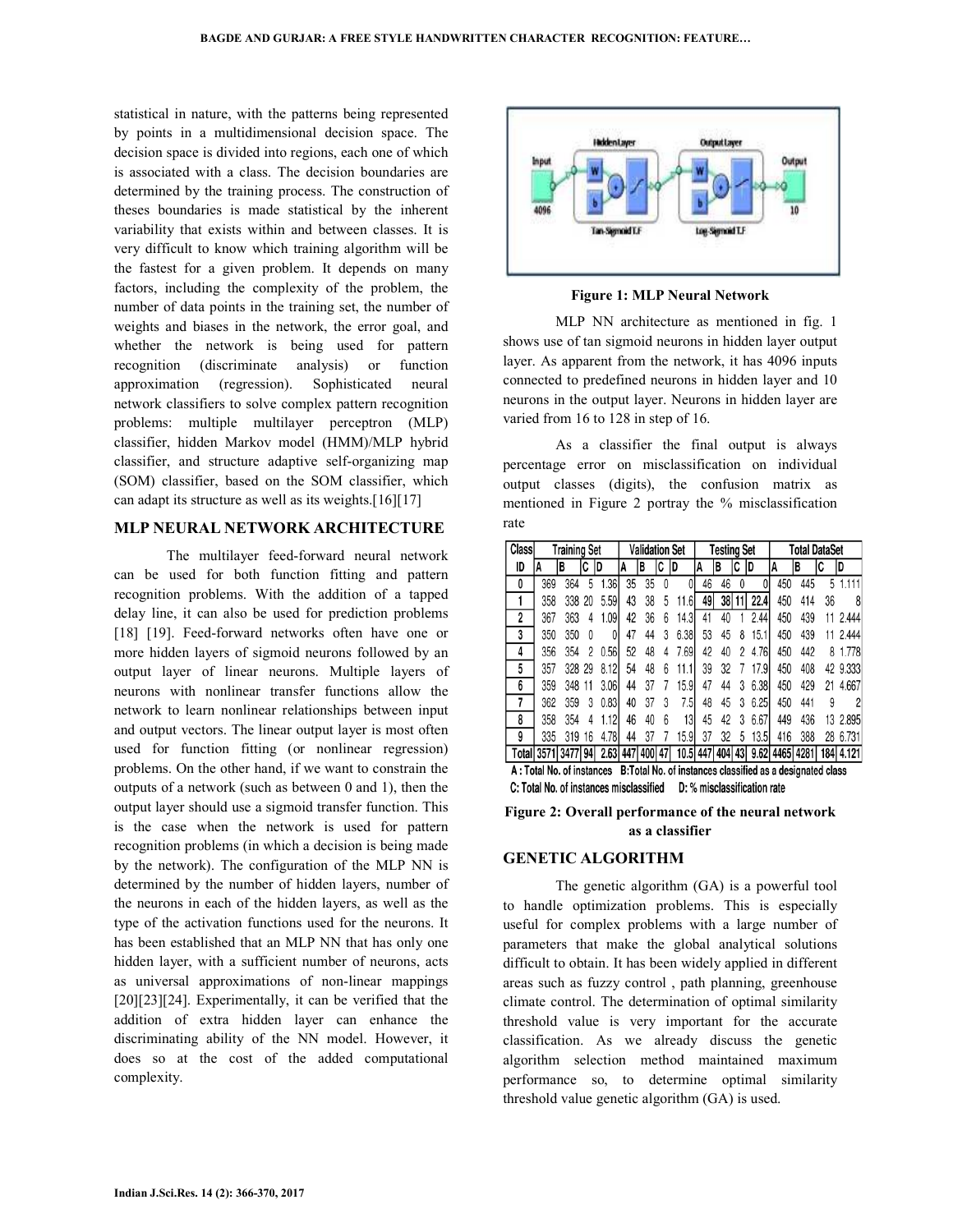Genetic algorithm consists of following steps:

1. Start with randomly generated population of n chromosomes.

2. Evaluate each chromosome in the population by calculating a fitness function.

3. Apply mutation and reproduction as the parents chromosomes mate.

4. Delete chromosomes from the current population to make room for the new chromosomes

5. Evaluate new chromosomes and insert it into new population.

6. If the stop condition is satisfied then stop and return the best chromosomes, otherwise repeat step 3.



**Figure 3: Basic steps of genetic Algorithm** 

#### **Selection Operators**

 Give preference to better individuals allow them to pass on their genes to the next generation. fitness may be determine by an objective function.

#### **Crossover**

 It is a used to vary the programming of a chromosome or chromosomes from one generation to the next

### **Mutation**

 It alters one or more gene values in a chromosome from its initial state. In mutation, the solution may change entirely from the previous solution. Hence GA can come to better solution by using mutation. Mutation occurs during evolution according to a user-definable mutation probability. This probability should be set low. If it is set too high, the search will turn into a primitive random search[23]

### **CONCLUSION**

 In this paper a comprehensive review in the literature review in the stage of an offline character recognition. Classifier like neural network and genetic algorithm discuss here and the feature extraction methods which help to improve recognition accuracy. In

neural network approach As a classifier the final output is always percentage error on misclassification on individual output classes. The best one hidden layer MLP NN with log-log activation function for hidden and output layer investigated gives an impression to perform reasonably. When it is evaluated on the training instances, it works as an almost good classifier with error rate of 2.63% on training. Here, the regression fit is found to be 0.985.

 The recognition problem is solved by the GA, which may yield a different solution for the same word each time, depending on the population and number of iteration. However, there is currently high similarity between the original solution and the anticipated oneThe research in the field of pattern recognition shows: For a complex problem of identification and classification, only one method always is difficult to identify the object well separated, while among the different classification methods, the high complementary exist, the integration of multiple classifiers can clearly improve the recognition rate

## **REFERENCES**

- Reda Alhajj and Ashraf Elnagar, "Multiagents to Separating Handwritten Connected Digits" IEEE transactions on systems, man, and cybernetics—part a: systems and humans, Vol. 35, No. 5, september 2005
- Stefan Knerr, L Con Personnaz, and G Crard Dreyfus, "Handwritten Digit Recognition by Neural Networks with Single-Layer Training" IEEE transactions on neural networks, Vol. 3, No.6 November 1992.
- Geoffrey E. Hinton, Peter Dayan, and Michael Revow , "Modeling the Manifolds of Images of Handwritten Digits" IEEE transactions on neural networks, Vol. 8, No. 1. january 1997
- Guy Mayraz and Geoffrey E. Hinton, "Recognizing Handwritten Digits Using Hierarchical Products of Experts" IEEE transactions on pattern analysis and machine intelligence, Vol. 24, No. 2, February 2002
- Ujjwal Bhattacharya and B.B. Chaudhuri, "Handwritten Numeral Databases of Indian Scripts and Multistage Recognition of Mixed Numerals" IEEE transactions on pattern analysis and machine intelligence, Vol. 31, No. 3, March 2009
- Sukhan Lee and Jack Chien-Jan Pan, "Unconstrained Handwritten Numeral Recognition Based on